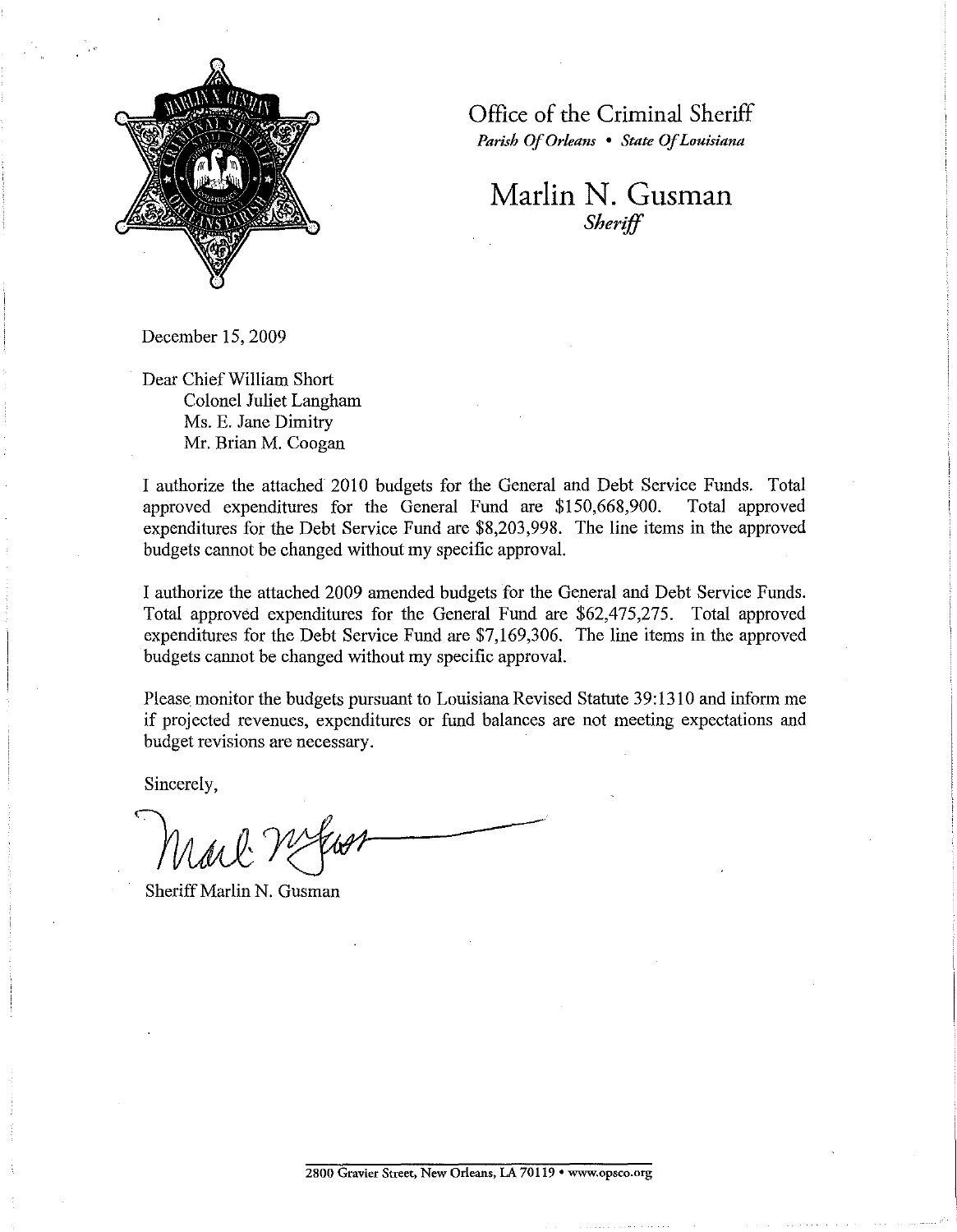

Office of the Criminal Sheriff *Parish Of Orleans* • *State Of Louisiana* 

## **Marlin N. Gusman**  *Sheriff*

2010 Budget Message

The attached budgets are proposed for the 2010 calendar year.

The 2010 General Fund budget shows a decrease in fund balance of \$604,813. A projected beginning fund balance of \$946,471 offsets this deficit.

The 2010 budget is based on inmates increasing from approximately 3,500 to 3,900. Increased inmates will be possible due to the expected opening of an additional temporary facility.

Operating expenditures are based on the current operations increased by the expected costs of additional inmates. The number of personnel is projected to increase with the opening of additional facilities but will remain less than 60% of pre-Katrina levels.

The debt service fund budget has an expected increase in fund balance of \$31,985. This is based on an assessment of 2.9 mills with an 85% collection rate. The Go Zone loan funding ceased in July of 2009 and will need to be repaid in future periods. The budget proposes to safeguard the bondholders, and accumulate funds to repay Go Zone loans while keeping tax assessments to the lowest reasonable amount.

Budget Submitted by:

Chief William Short<br>MAG Unlet<br>Colonel Juliet Langham

Col. Juliet Jang

 $\Sigma$ . Jâne Din<br>Brinn M. Coogan

Brian M. Coogan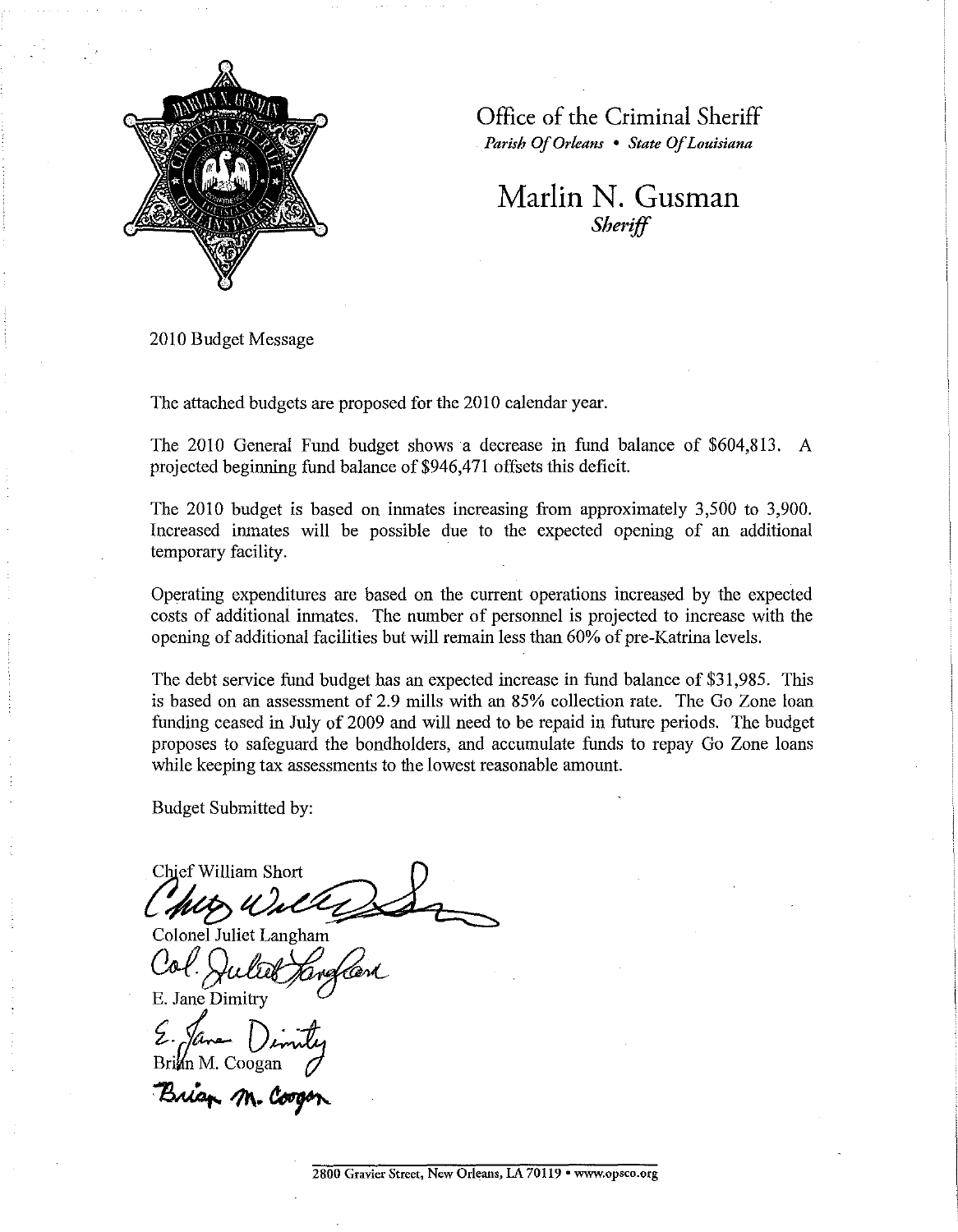### **General Fund 2010 Functional Budget**

| Revenues<br>\$<br>City of New Orleans<br>\$29,525,555<br>26,700,000<br>6,900,000<br>Department of Corrections Louisiana<br>8,713,015<br>1950.000<br>Federal charges<br>1,642,500<br>183,000<br>Out of Parish<br>963,000<br>98,200,000<br>11,000,000<br><b>Federal Grants</b><br>2 736,000<br>2,545,000<br>State supplemental pay<br>4,000,000<br>4,000,000<br>On behalf payments health insurance<br>Other revenue<br>3,872,400<br>4,535,000<br>150,315,070<br>57 150 400<br>Expenditures-Custody of prisoners<br>Central services<br>5,151,297<br>4,615.932<br>3,857,384<br>4 070 009<br>Court services<br>16,656,388<br>Security services<br>17,823,195<br>4,997 664<br>Administrative services<br>4,490,148<br>4,484,043<br>Records and booking<br>4,188,846<br>12,027,945<br>12,678,870<br>Inmate services<br>190,195<br>335,997<br>Grants and special programs<br>Plant and maintenance - capital outlays<br>102.794,088<br>14,782,174<br>150,668,900<br>62,475,275<br>(353.830)<br>Deficiency of revenues over expenditures<br>(5,324,875)<br>Other Financing (Uses) Sources<br>Proceeds from sale of capital assets<br>12,600<br>Transfer in - self insurance<br>2,099.210<br>Transfer in - commissary<br>510,000<br>510,000<br>Transfer to - debt service<br>(763,900)<br>(760, 983)<br>Other Financing (Uses) Sources<br>(250, 983)<br>1,857,910<br>(604, 813)<br>(3,466,965)<br>Net Change in Fund Balance<br><b>Estimated Beginning Fund Balance</b><br>946,471<br>4,413,436<br><b>Estimated Ending Fund Balance</b><br>$\overline{\$}$<br>946,471<br>341,658<br>\$ | Amended 2009<br><b>Budget</b> |  |
|--------------------------------------------------------------------------------------------------------------------------------------------------------------------------------------------------------------------------------------------------------------------------------------------------------------------------------------------------------------------------------------------------------------------------------------------------------------------------------------------------------------------------------------------------------------------------------------------------------------------------------------------------------------------------------------------------------------------------------------------------------------------------------------------------------------------------------------------------------------------------------------------------------------------------------------------------------------------------------------------------------------------------------------------------------------------------------------------------------------------------------------------------------------------------------------------------------------------------------------------------------------------------------------------------------------------------------------------------------------------------------------------------------------------------------------------------------------------------------------------------------------------------------------------------------------------------------|-------------------------------|--|
|                                                                                                                                                                                                                                                                                                                                                                                                                                                                                                                                                                                                                                                                                                                                                                                                                                                                                                                                                                                                                                                                                                                                                                                                                                                                                                                                                                                                                                                                                                                                                                                | 2010 Budget                   |  |
|                                                                                                                                                                                                                                                                                                                                                                                                                                                                                                                                                                                                                                                                                                                                                                                                                                                                                                                                                                                                                                                                                                                                                                                                                                                                                                                                                                                                                                                                                                                                                                                |                               |  |
|                                                                                                                                                                                                                                                                                                                                                                                                                                                                                                                                                                                                                                                                                                                                                                                                                                                                                                                                                                                                                                                                                                                                                                                                                                                                                                                                                                                                                                                                                                                                                                                |                               |  |
|                                                                                                                                                                                                                                                                                                                                                                                                                                                                                                                                                                                                                                                                                                                                                                                                                                                                                                                                                                                                                                                                                                                                                                                                                                                                                                                                                                                                                                                                                                                                                                                |                               |  |
|                                                                                                                                                                                                                                                                                                                                                                                                                                                                                                                                                                                                                                                                                                                                                                                                                                                                                                                                                                                                                                                                                                                                                                                                                                                                                                                                                                                                                                                                                                                                                                                |                               |  |
|                                                                                                                                                                                                                                                                                                                                                                                                                                                                                                                                                                                                                                                                                                                                                                                                                                                                                                                                                                                                                                                                                                                                                                                                                                                                                                                                                                                                                                                                                                                                                                                |                               |  |
|                                                                                                                                                                                                                                                                                                                                                                                                                                                                                                                                                                                                                                                                                                                                                                                                                                                                                                                                                                                                                                                                                                                                                                                                                                                                                                                                                                                                                                                                                                                                                                                |                               |  |
|                                                                                                                                                                                                                                                                                                                                                                                                                                                                                                                                                                                                                                                                                                                                                                                                                                                                                                                                                                                                                                                                                                                                                                                                                                                                                                                                                                                                                                                                                                                                                                                |                               |  |
|                                                                                                                                                                                                                                                                                                                                                                                                                                                                                                                                                                                                                                                                                                                                                                                                                                                                                                                                                                                                                                                                                                                                                                                                                                                                                                                                                                                                                                                                                                                                                                                |                               |  |
|                                                                                                                                                                                                                                                                                                                                                                                                                                                                                                                                                                                                                                                                                                                                                                                                                                                                                                                                                                                                                                                                                                                                                                                                                                                                                                                                                                                                                                                                                                                                                                                |                               |  |
|                                                                                                                                                                                                                                                                                                                                                                                                                                                                                                                                                                                                                                                                                                                                                                                                                                                                                                                                                                                                                                                                                                                                                                                                                                                                                                                                                                                                                                                                                                                                                                                |                               |  |
|                                                                                                                                                                                                                                                                                                                                                                                                                                                                                                                                                                                                                                                                                                                                                                                                                                                                                                                                                                                                                                                                                                                                                                                                                                                                                                                                                                                                                                                                                                                                                                                |                               |  |
|                                                                                                                                                                                                                                                                                                                                                                                                                                                                                                                                                                                                                                                                                                                                                                                                                                                                                                                                                                                                                                                                                                                                                                                                                                                                                                                                                                                                                                                                                                                                                                                |                               |  |
|                                                                                                                                                                                                                                                                                                                                                                                                                                                                                                                                                                                                                                                                                                                                                                                                                                                                                                                                                                                                                                                                                                                                                                                                                                                                                                                                                                                                                                                                                                                                                                                |                               |  |
|                                                                                                                                                                                                                                                                                                                                                                                                                                                                                                                                                                                                                                                                                                                                                                                                                                                                                                                                                                                                                                                                                                                                                                                                                                                                                                                                                                                                                                                                                                                                                                                |                               |  |
|                                                                                                                                                                                                                                                                                                                                                                                                                                                                                                                                                                                                                                                                                                                                                                                                                                                                                                                                                                                                                                                                                                                                                                                                                                                                                                                                                                                                                                                                                                                                                                                |                               |  |
|                                                                                                                                                                                                                                                                                                                                                                                                                                                                                                                                                                                                                                                                                                                                                                                                                                                                                                                                                                                                                                                                                                                                                                                                                                                                                                                                                                                                                                                                                                                                                                                |                               |  |
|                                                                                                                                                                                                                                                                                                                                                                                                                                                                                                                                                                                                                                                                                                                                                                                                                                                                                                                                                                                                                                                                                                                                                                                                                                                                                                                                                                                                                                                                                                                                                                                |                               |  |
|                                                                                                                                                                                                                                                                                                                                                                                                                                                                                                                                                                                                                                                                                                                                                                                                                                                                                                                                                                                                                                                                                                                                                                                                                                                                                                                                                                                                                                                                                                                                                                                |                               |  |
|                                                                                                                                                                                                                                                                                                                                                                                                                                                                                                                                                                                                                                                                                                                                                                                                                                                                                                                                                                                                                                                                                                                                                                                                                                                                                                                                                                                                                                                                                                                                                                                |                               |  |
|                                                                                                                                                                                                                                                                                                                                                                                                                                                                                                                                                                                                                                                                                                                                                                                                                                                                                                                                                                                                                                                                                                                                                                                                                                                                                                                                                                                                                                                                                                                                                                                |                               |  |
|                                                                                                                                                                                                                                                                                                                                                                                                                                                                                                                                                                                                                                                                                                                                                                                                                                                                                                                                                                                                                                                                                                                                                                                                                                                                                                                                                                                                                                                                                                                                                                                |                               |  |
|                                                                                                                                                                                                                                                                                                                                                                                                                                                                                                                                                                                                                                                                                                                                                                                                                                                                                                                                                                                                                                                                                                                                                                                                                                                                                                                                                                                                                                                                                                                                                                                |                               |  |
|                                                                                                                                                                                                                                                                                                                                                                                                                                                                                                                                                                                                                                                                                                                                                                                                                                                                                                                                                                                                                                                                                                                                                                                                                                                                                                                                                                                                                                                                                                                                                                                |                               |  |
|                                                                                                                                                                                                                                                                                                                                                                                                                                                                                                                                                                                                                                                                                                                                                                                                                                                                                                                                                                                                                                                                                                                                                                                                                                                                                                                                                                                                                                                                                                                                                                                |                               |  |
|                                                                                                                                                                                                                                                                                                                                                                                                                                                                                                                                                                                                                                                                                                                                                                                                                                                                                                                                                                                                                                                                                                                                                                                                                                                                                                                                                                                                                                                                                                                                                                                |                               |  |
|                                                                                                                                                                                                                                                                                                                                                                                                                                                                                                                                                                                                                                                                                                                                                                                                                                                                                                                                                                                                                                                                                                                                                                                                                                                                                                                                                                                                                                                                                                                                                                                |                               |  |
|                                                                                                                                                                                                                                                                                                                                                                                                                                                                                                                                                                                                                                                                                                                                                                                                                                                                                                                                                                                                                                                                                                                                                                                                                                                                                                                                                                                                                                                                                                                                                                                |                               |  |
|                                                                                                                                                                                                                                                                                                                                                                                                                                                                                                                                                                                                                                                                                                                                                                                                                                                                                                                                                                                                                                                                                                                                                                                                                                                                                                                                                                                                                                                                                                                                                                                |                               |  |
|                                                                                                                                                                                                                                                                                                                                                                                                                                                                                                                                                                                                                                                                                                                                                                                                                                                                                                                                                                                                                                                                                                                                                                                                                                                                                                                                                                                                                                                                                                                                                                                |                               |  |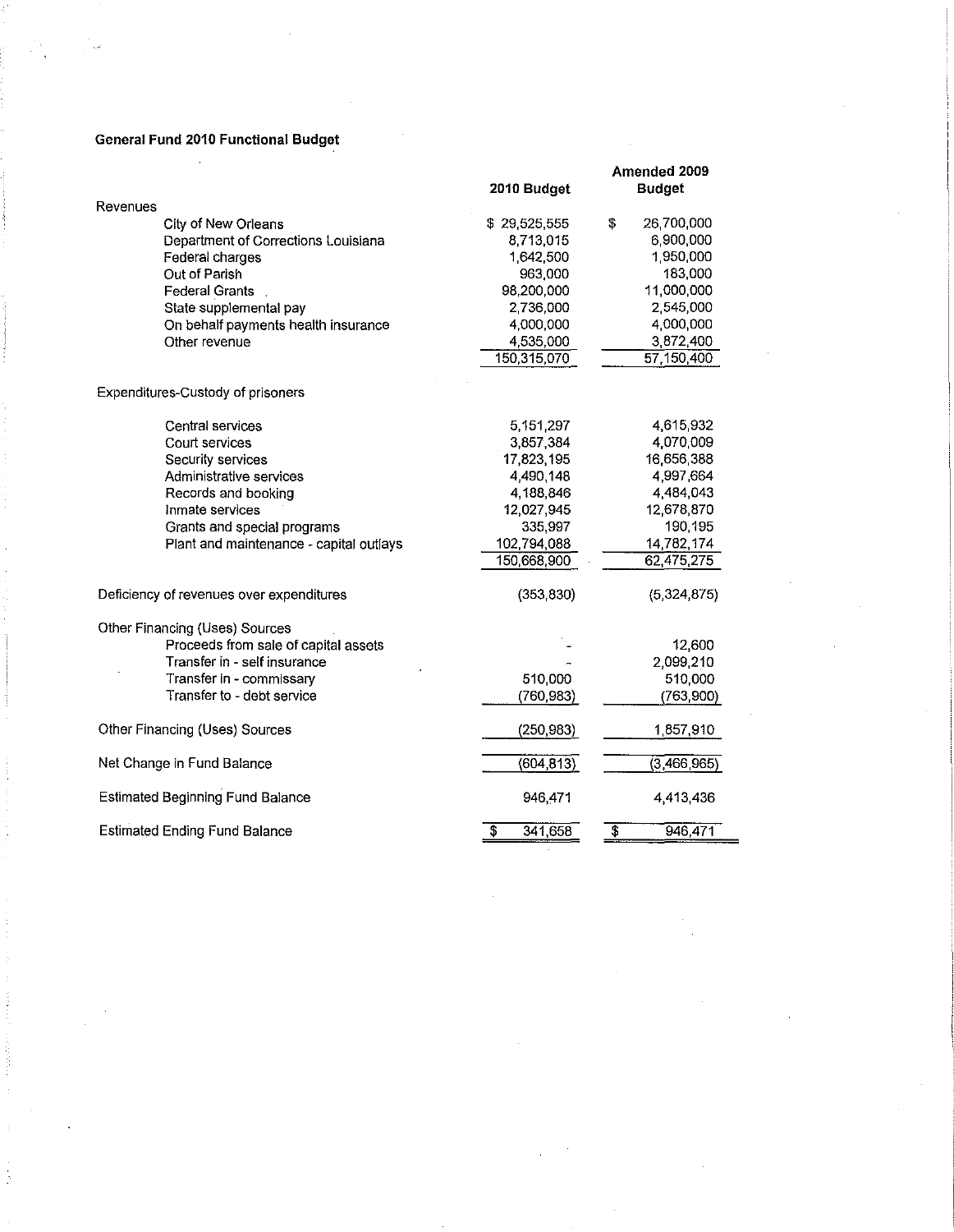# **General Fund 2010 Object Budget**

ŧ

|                                                           | 2010 Budget                   | 2009<br>Amended<br><b>Budget</b>     |
|-----------------------------------------------------------|-------------------------------|--------------------------------------|
| Revenues                                                  |                               |                                      |
| City of New Orleans<br>Department of Corretions Louisiana | \$<br>29,525,555<br>8,713,015 | \$26,700,000<br>6,900,000            |
| Federal charges                                           | 1,642,500                     | 1,950,000                            |
| Out of Parish                                             | 963,000                       | 183,000                              |
| <b>Federal Grants</b>                                     | 98,200,000                    | 11,000,000                           |
| State supplemental pay                                    | 2,736,000                     | 2,545,000                            |
| On behalf payments health insurance                       | 4,000,000                     | 4,000,000                            |
| Other revenue                                             | 4,535,000                     | 3,872,400                            |
|                                                           | 150,315,070                   | 57 150,400                           |
| <b>Expenditures-Custody of prisoners</b>                  |                               |                                      |
| Personnel                                                 | 38,290,000                    | 37,729,414                           |
| Contractual                                               | 8,360,100                     | 7,811,379                            |
| Supplies & Materials                                      | 7,418,800                     | 7,931,272                            |
| Capital outlays                                           | 96,600,000                    | 9,003,210                            |
|                                                           | 150,668,900                   | 62,475,275                           |
| Deficiency of revenues over expenditures                  | (353, 830)                    | (5,324,875)                          |
| Other Financing (Uses) Sources                            |                               |                                      |
| Proceeds from sale of capital assets                      |                               | 12,600                               |
| Transfer in - self insurance                              |                               | 2,099,210                            |
| Transfer in - commissary                                  | 510,000                       | 510,000                              |
| Transfer to - debt service                                | (760,983)                     | (763,900)                            |
| Other Financing (Uses) Sources                            | (250, 983)                    | 1,857,910                            |
|                                                           |                               |                                      |
| Net Change in Fund Balance                                | (604, 813)                    | (3,466,965)                          |
| <b>Estimated Beginning Fund Balance</b>                   | 946,471                       | 4,413,436                            |
| <b>Estimated Ending Fund Balance</b>                      | \$<br>341,658                 | $\overline{\mathfrak{s}}$<br>946,471 |
|                                                           |                               |                                      |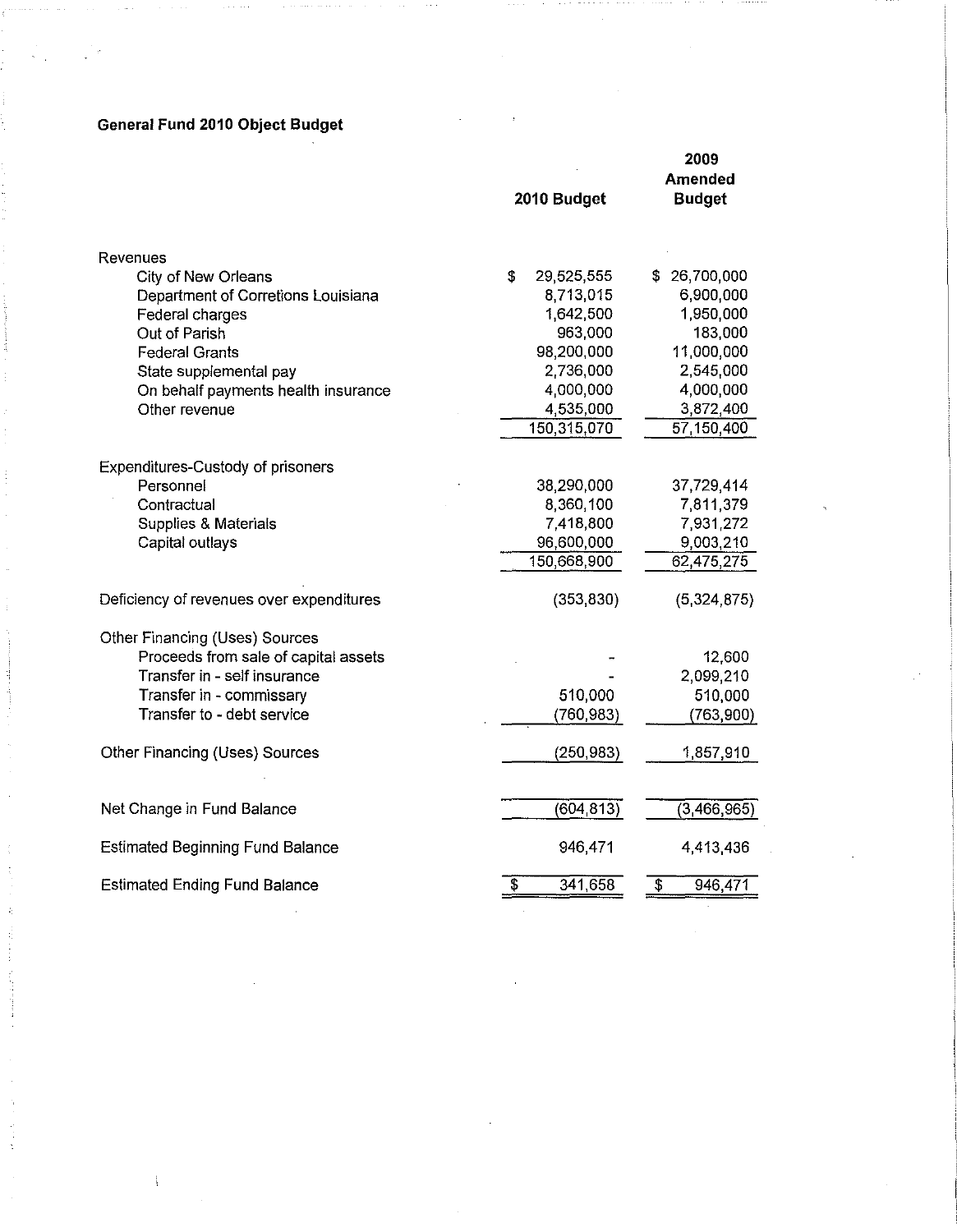| Assumptions Used in Preparing 2010 Budget (GAAP Budgetary Basis) |                                                                                                                        |             |
|------------------------------------------------------------------|------------------------------------------------------------------------------------------------------------------------|-------------|
|                                                                  |                                                                                                                        |             |
| Revenues                                                         |                                                                                                                        | Calculation |
| City of New Orleans                                              | Reimbursements based on average of 2800 inmates for 2010, also includes medical and court<br>services projected costs. | 29,525,555  |
| Department of Corrections Louisiana                              | Based on average of 900 DOC inmates for 2010                                                                           | 8,713,015   |
| Federal charges                                                  | Based on average of 100 federal inmates for 2010                                                                       | 1642,500    |
| Out of parish inmate charges                                     | Based on 100 out of parish inmate population                                                                           | 963.000     |
| State supplemental Pay                                           | Rounded 8% increase of 2009                                                                                            | 2,736,000   |
| On behalf payments                                               | Estimate based on actual 2008 rounded                                                                                  | 4,000,000   |
| Other Revenue                                                    | expected increase of 20% from more work release inmate income                                                          | 4 535 000   |
| Expenditures                                                     |                                                                                                                        |             |
| Personnel                                                        | 1% increase of amended 2009 budget                                                                                     | 38,290,000  |
| Contractual                                                      | 7 % increase of amended 2009 budget                                                                                    | 8,360,100   |
| Supplies & Materials                                             | 7 % decrease of amended 2009 budget                                                                                    | 7,418,800   |
| Capital outlay                                                   | Based on expected implementation of recovery projects.                                                                 | 96,600,000  |
| Central services                                                 | Based on 2009 actual expenses thru 6-30-09 for expected increases due to changes in inmate<br>and personnel costs.     | 5 151,297   |
| Court services                                                   | Based on 2009 actual expenses thru 6-30-09 for expected increases due to changes in inmate<br>and personnel costs.     | 3,857,384   |
| Security services                                                | Based on 2009 actual expenses thru 6-30-09 for expected increases due to changes in inmate<br>and personnel costs.     | 17,823,195  |
| Administrative services                                          | Based on 2009 actual expenses thru 6-30-09 for expected increases due to changes in inmate<br>and personnel costs.     | 4,490,148   |
| Records and booking                                              | Based on 2009 actual expenses thru 6-30-09 for expected increases due to changes in inmate<br>and personnel costs.     | 4,188,846   |
| Inmate Services                                                  | Based on 2009 actual expenses thru 6-30-09 for expected increases due to changes in inmate<br>and personnel costs.     | 12,027,945  |
| Grants and special programs                                      | Based on 2009 actual expenses thru 6-30-09 for expected increases due to changes in inmate<br>and personnel costs.     | 335,997     |
| Plant and maintenance                                            | Based on 2009 actual expenses thru 6-30-09 for expected increases due to changes in inmate<br>and personnel costs.     | 6,194,088   |
| <b>Other Financing Sources</b>                                   |                                                                                                                        |             |
|                                                                  |                                                                                                                        |             |
| <b>Total Other Financing (Uses) Sources</b>                      | Anticipated total net effect of transfers in/out for year - see detail budget                                          | (250, 983)  |

 $\sim 10^{11}$  km  $^{-1}$ 

 $\label{eq:2.1} \mathcal{F}_{\text{max}}(x) = \mathcal{F}_{\text{max}}(x) + \mathcal{F}_{\text{max}}(x)$ 

the control of the construction of the control of the

 $\mathcal{L}^{\text{max}}_{\text{max}}$  , where  $\mathcal{L}^{\text{max}}_{\text{max}}$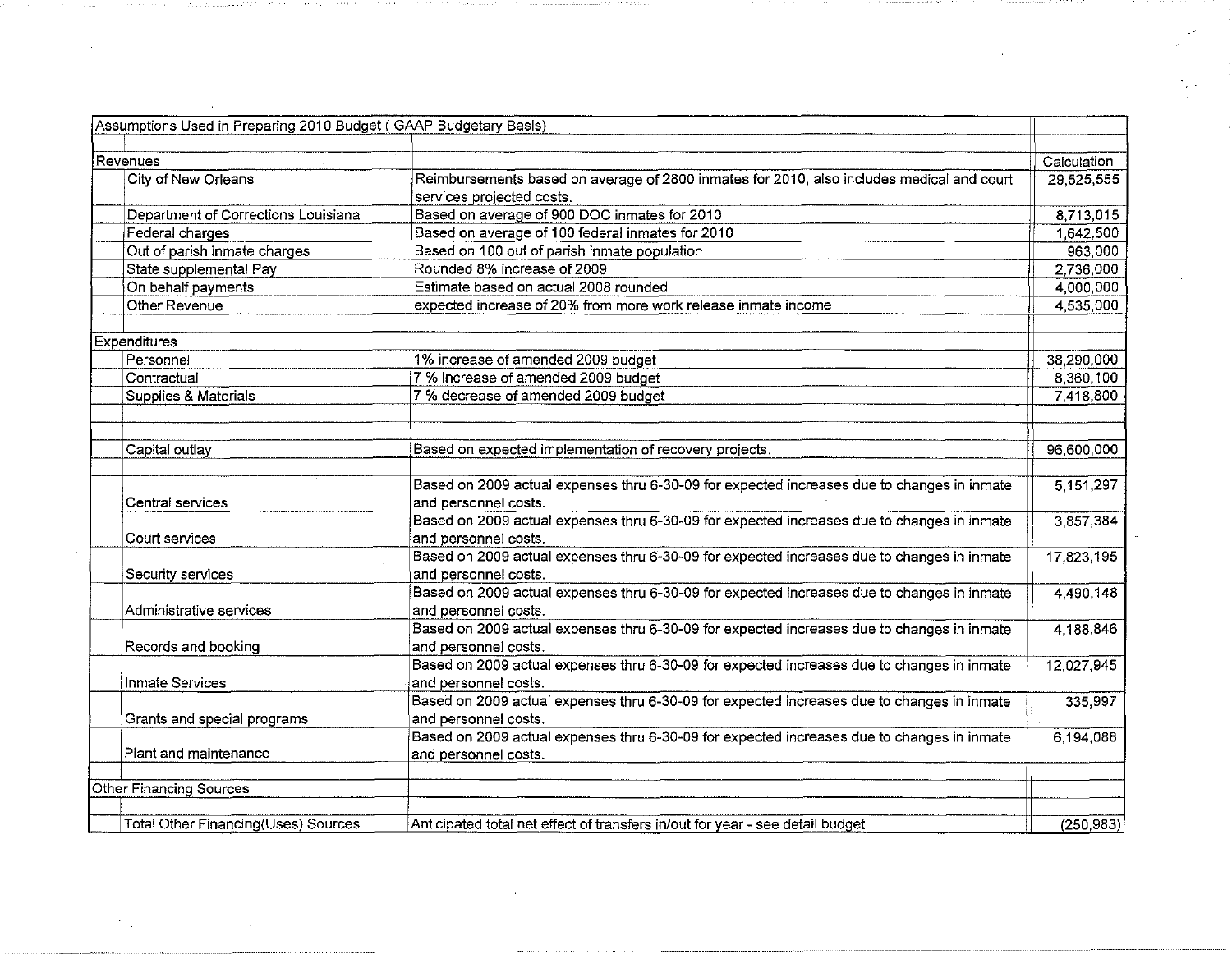## **Debt** Service **Fund 2010 Budget**

|                                                         |                | 2009 Amended    |
|---------------------------------------------------------|----------------|-----------------|
|                                                         | 2010 Budget    | <b>Budget</b>   |
| Revenues                                                |                |                 |
| Investment income                                       | 175,000        | \$<br>215,000   |
| Ad valorem tax revenue                                  | 7,300,000      | 7,120,000       |
| Debt Service payments made on behalf by State - Go Zone |                | 5,286,217       |
|                                                         | 7,475,000      | 12,621,217      |
| Expenditures                                            |                |                 |
| Miscellaneous                                           | 5,000          | 76,500          |
| Debt retirement                                         | 6,930,000      | 5,830,000       |
| Interest payments                                       | 1,268,998      | 1,262,806       |
|                                                         | 8,203,998      | 7,169,306       |
|                                                         |                |                 |
| (Deficiency) Excess of revenues over expenditures       | (728, 998)     | 5,451,911       |
| <b>Other Sources</b>                                    |                |                 |
| <b>Transfer from General Fund</b>                       | 760,983        | 763,900         |
| Change in Fund Balance                                  | 31,985         | 6,215,811       |
| <b>Beginning Fund Balance</b>                           | 26,344,614     | 20,128,803      |
| <b>Estimated Ending Fund Balance</b>                    | 26,376,599     | 26,344,614      |
| Less Go Zone restricted future payments                 | (17, 256, 122) | (17, 256, 122)  |
| Fund balance available for debt service                 | 9,120,477      | 9,088,492<br>\$ |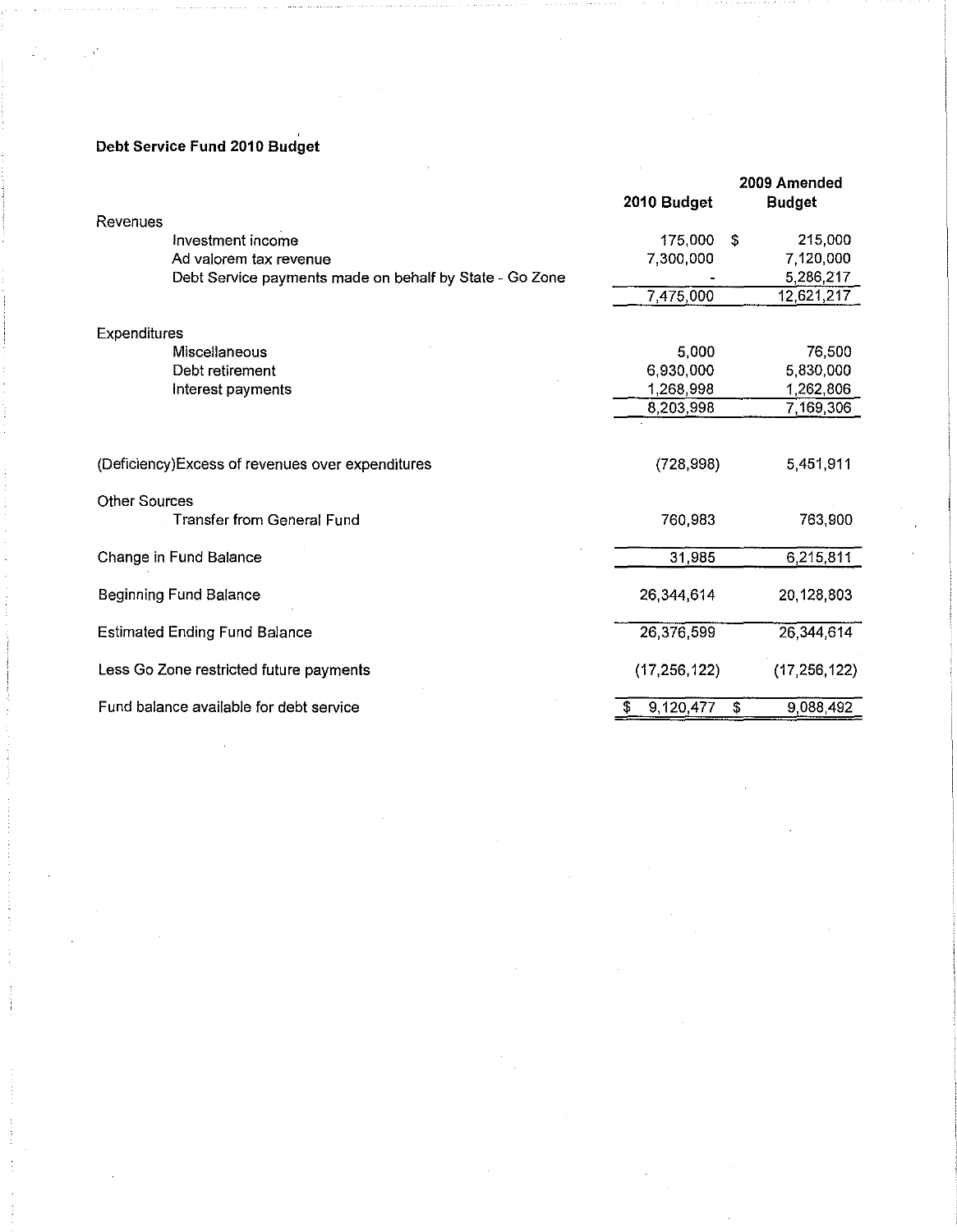

Office of the Criminal Sheriff

*Parish Of Orleans* • *State Of Louisiana* 

**Marlin N. Gusman**  *Sheriff* 

2009 Amended Budget Message

The attached budgets are proposed for the 2009 calendar year.

The 2009 General Fund amended budget shows a decrease in fund balance of \$3,466,965. An actual beginning fund balance of \$4,413,436 offsets this deficit.

The 2009 amended budget is based on approximately 3,500 inmates. The original 2009 budget was based on approximately 3,300 inmates.

Operating expenditures are based on the current operations increased by the expected costs through the end of the year.

The debt service fund amended budget has an expected increase in fund balance of \$6,215,811. This is based on Go Zone loan funding of current debt service payments and an assessment of 2.9 mills. The Go Zone loan funding ceased in July of 2009 and will need to be repaid in future periods. The budget proposes to safeguard the bondholders, and accumulate funds to repay Go Zone loans while keeping tax assessments to the lowest reasonable amount.

Budget Submitted by:

Chief William Short  $\ell^{\prime}$  and  $\ell^{\prime}$  is the substant of  $\Lambda$ .

Colonel Juliet Langham E. Jane Dimitry

Brian M. Coogan<br>Baison M. Cooper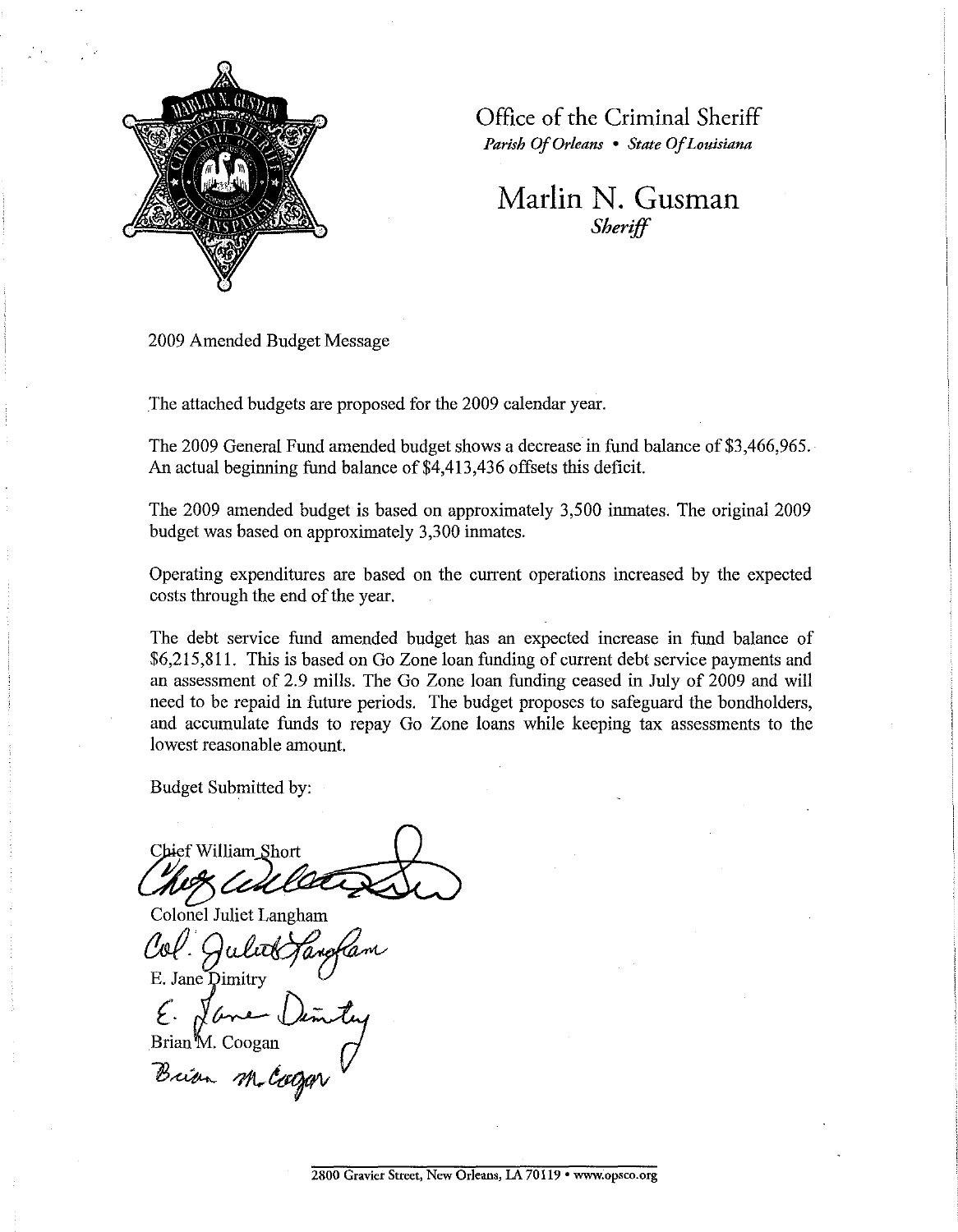### **General Fund 2009 Amended Functional Budget**

|                                          | 2009          |                  |
|------------------------------------------|---------------|------------------|
|                                          | Amended       |                  |
|                                          | <b>Budget</b> | 2009 Budget      |
| Revenues                                 |               |                  |
| City of New Orleans                      | \$26,700,000  | \$<br>24,500,000 |
| Department of Corrections Louisiana      | 6,900,000     | 4,600,000        |
| Federal charges                          | 1,950,000     | 5,885,000        |
| Out of Parish                            | 183,000       |                  |
| <b>Federal Grants</b>                    | 11,000,000    | 37,850,000       |
| State supplemental pay                   | 2,545,000     | 2,480,000        |
| On behalf payments health insurance      | 4,000,000     | 3,500,000        |
| Other revenue                            | 3,872,400     | 4 521,000        |
|                                          | 57,150,400    | 83,336,000       |
|                                          |               |                  |
| Expenditures-Custody of prisoners        |               |                  |
| Central services                         | 4,615,932     | 5,610,235        |
| Court services                           | 4,070,009     | 4,177,714        |
| Security services                        | 16,656,388    | 19,133,061       |
| Administrative services                  | 4,997,664     | 7,112,715        |
| Records and booking                      | 4,484,043     | 4,310,805        |
| Inmate services                          | 12,678,870    | 12,034,169       |
| Grants and special programs              | 190,195       | 347,190          |
| Plant and maintenance - capital outlays  | 14,782,174    | 41.314,111       |
|                                          | 62,475,275    | 94.040,000       |
|                                          |               |                  |
| Deficiency of revenues over expenditures | (5,324,875)   | (10.704,000)     |
| <b>Other Financing Sources</b>           |               |                  |
| Proceeds from community disaster loan    |               | 5,000,000        |
| Proceeds from sale of capital assets     | 12,600        |                  |
| Transfer in - self insurance             | 2,099,210     |                  |
| Transfer in - commissary                 | 510,000       | 440,000          |
| Transfer to - debt service               | (763,900)     | (763,900)        |
| <b>Total Other Financing Sources</b>     | 1,857,910     | 4,676,100        |
|                                          |               |                  |
| Net Change in Fund Balance               | (3,466,965)   | (6,027,900)      |
| Actual Beginning Fund Balance            | 4,413,436     | 6,067,125        |
| <b>Estimated Ending Fund Balance</b>     | T<br>946,471  | \$<br>39,225     |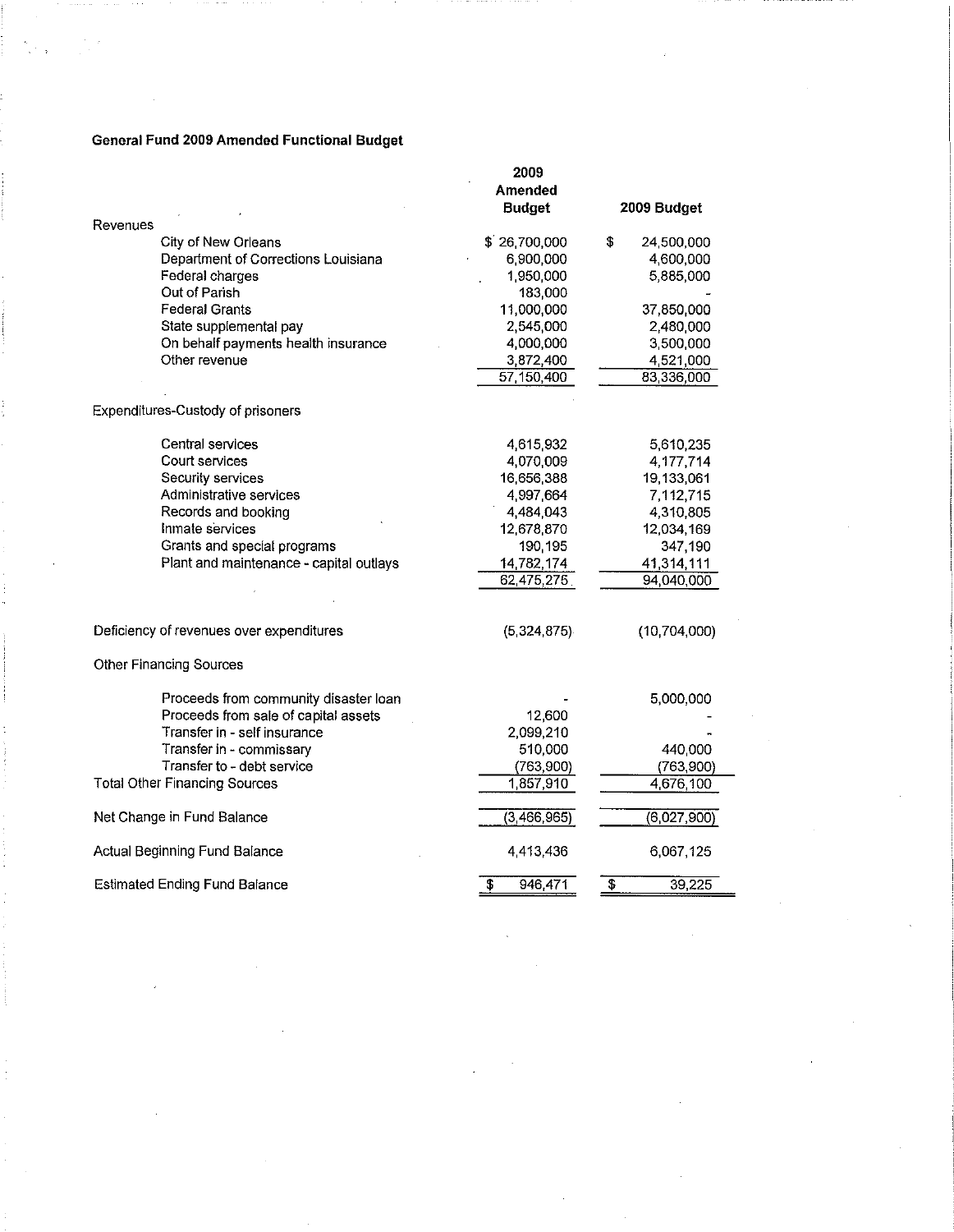## **General Fund 2009 Amended Object Budget**

|                                                                      | 2009 Amended               |                           |
|----------------------------------------------------------------------|----------------------------|---------------------------|
|                                                                      | <b>Budget</b>              | 2009 Budget               |
|                                                                      |                            |                           |
| Revenues                                                             |                            |                           |
| City of New Orleans                                                  | \$<br>26,700,000           | 24,500,000<br>\$.         |
| Department of Corretions Louisiana                                   | 6,900,000                  | 4,600,000                 |
| Federal charges                                                      | 1,950,000                  | 5,885,000                 |
| Out of Parish                                                        | 183,000                    |                           |
| <b>Federal Grants</b>                                                | 11,000,000                 | 37,850,000                |
| State supplemental pay                                               | 2,545,000                  | 2,480,000                 |
| On behalf payments health insurance                                  | 4,000,000                  | 3,500,000                 |
| Other revenue                                                        | 3,872,400                  | 4,521,000                 |
|                                                                      | 57,150,400                 | 83,336,000                |
|                                                                      |                            |                           |
| Expenditures-Custody of prisoners                                    |                            |                           |
| Personnel                                                            | 37,729,414                 | 41,740,000                |
| Contractual                                                          | 7,811,379                  | 9,600,000                 |
| Supplies & Materials                                                 | 7,931,272                  | 7,500,000                 |
| Capital outlays                                                      | 9,003,210                  | 35,200,000                |
|                                                                      | 62,475,275                 | 94,040,000                |
|                                                                      |                            |                           |
| Deficiency of revenues over expenditures                             | (5,324,875)                | (10, 704, 000)            |
| <b>Other Financing Sources</b>                                       |                            |                           |
|                                                                      |                            |                           |
| Proceeds from community disaster loan                                |                            | 5,000,000                 |
| Proceeds from sale of capital assets<br>Transfer in - self insurance | 12,600                     |                           |
| Transfer in - commissary                                             | 2,099,210<br>510,000       |                           |
| Transfer to - debt service                                           | (763, 900)                 | 440,000                   |
| <b>Total Other Financing Sources</b>                                 | 1,857,910                  | (763,900)<br>4,676,100    |
|                                                                      |                            |                           |
| Net Change in Fund Balance                                           | (3,466,965)                | (6,027,900)               |
| <b>Actual Beginning Fund Balance</b>                                 | 4,413,436                  | 6,067,125                 |
| <b>Estimated Ending Fund Balance</b>                                 | $\overline{\$}$<br>946,471 | 39,225<br>$\overline{\$}$ |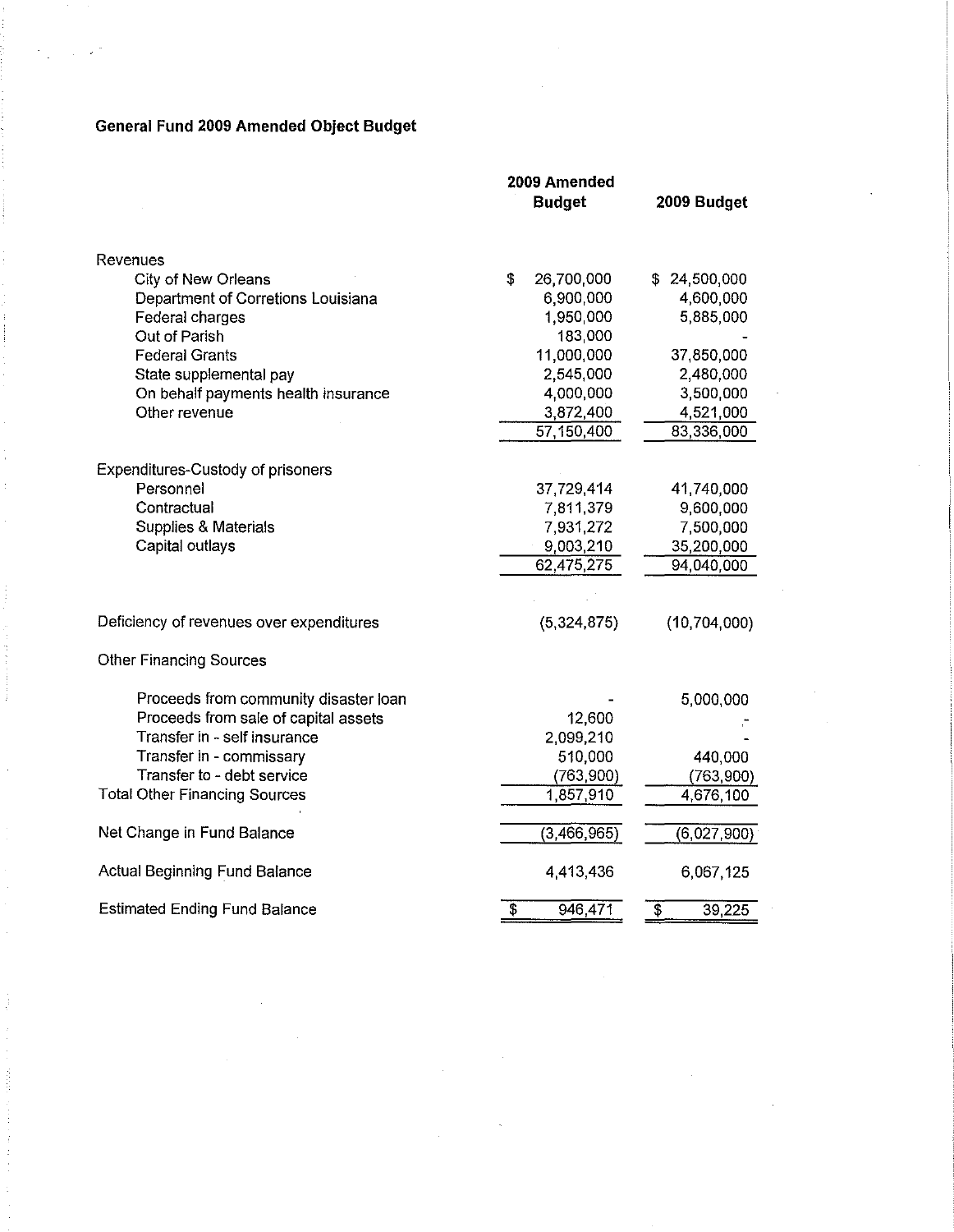| Assumptions Used in Preparing 2009 Revised Budget (GAAP Budgetary Basis) |                                                                          |             |
|--------------------------------------------------------------------------|--------------------------------------------------------------------------|-------------|
|                                                                          |                                                                          |             |
| Revenues                                                                 |                                                                          | Calculation |
| City of New Orleans                                                      | Based on September 2009 actual revenues with estimated last Qtr amounts  | 26,700,000  |
| Department of Corrections Louisiana                                      | Based on September 2009 actual revenues with estimated last Qtr amounts  | 6,900,000   |
| Federal charges                                                          | Based on September 2009 actual revenues with estimated last Qtr amounts  | 1,950,000   |
| State supplemental Pay                                                   | Based on September 2009 actual revenues with estimated last Qtr amounts  | 2,545,000   |
| On behalf payments                                                       | Adjustment of beginning of year estimate - 14%                           | 4,000,000   |
| Other Revenue                                                            | Based on September 2009 actual revenues with estimated last Qtr amounts  | 3,885,000   |
| Expenditures                                                             |                                                                          |             |
| Personnel                                                                | 10% decrease of original 2009 budget                                     | 37,729,414  |
| Contractual                                                              | 19% decrease of original 2009 budget                                     | 7,811,379   |
| Supplies & Materials                                                     | 6% increase of original 2009 budget                                      | 7,931,272   |
|                                                                          |                                                                          |             |
| Capital outlay                                                           | Based on expected implementation of recovery projects.                   | 9,003,210   |
| Central services                                                         | Based on October 2009 actual expenses with estimated Nov and Dec amounts | 4,615,932   |
| Court services                                                           | Based on October 2009 actual expenses with estimated Nov and Dec amounts | 4,070,009   |
| Security services                                                        | Based on October 2009 actual expenses with estimated Nov and Dec amounts | 16,656,388  |
| Administrative services                                                  | Based on October 2009 actual expenses with estimated Nov and Dec amounts | 4,997,664   |
| Records and booking                                                      | Based on October 2009 actual expenses with estimated Nov and Dec amounts | 4,484,043   |
| Inmate Services                                                          | Based on October 2009 actual expenses with estimated Nov and Dec amounts | 12,678,870  |
| Grants and special programs                                              | Based on October 2009 actual expenses with estimated Nov and Dec amounts | 190,195     |
| Plant and maintenance - capital outlays                                  | Based on October 2009 actual expenses with estimated Nov and Dec amounts | 14,782,174  |
|                                                                          |                                                                          |             |
| Other Financing Sources                                                  |                                                                          |             |
| <b>Total Other Financing Sources</b>                                     | Total net effect of transfers in/out for year - see detail budget        | 1,857,910   |

 $\label{eq:2.1} \mathcal{L}(\mathcal{A}) = \mathcal{L}(\mathcal{A}) \otimes \mathcal{L}(\mathcal{A})$ 

 $\sim 10^{11}$ 

 $\mathcal{L}(\mathcal{L}(\mathcal{L}))$  and  $\mathcal{L}(\mathcal{L}(\mathcal{L}))$  and  $\mathcal{L}(\mathcal{L}(\mathcal{L}))$  . Then the contribution of  $\mathcal{L}(\mathcal{L})$